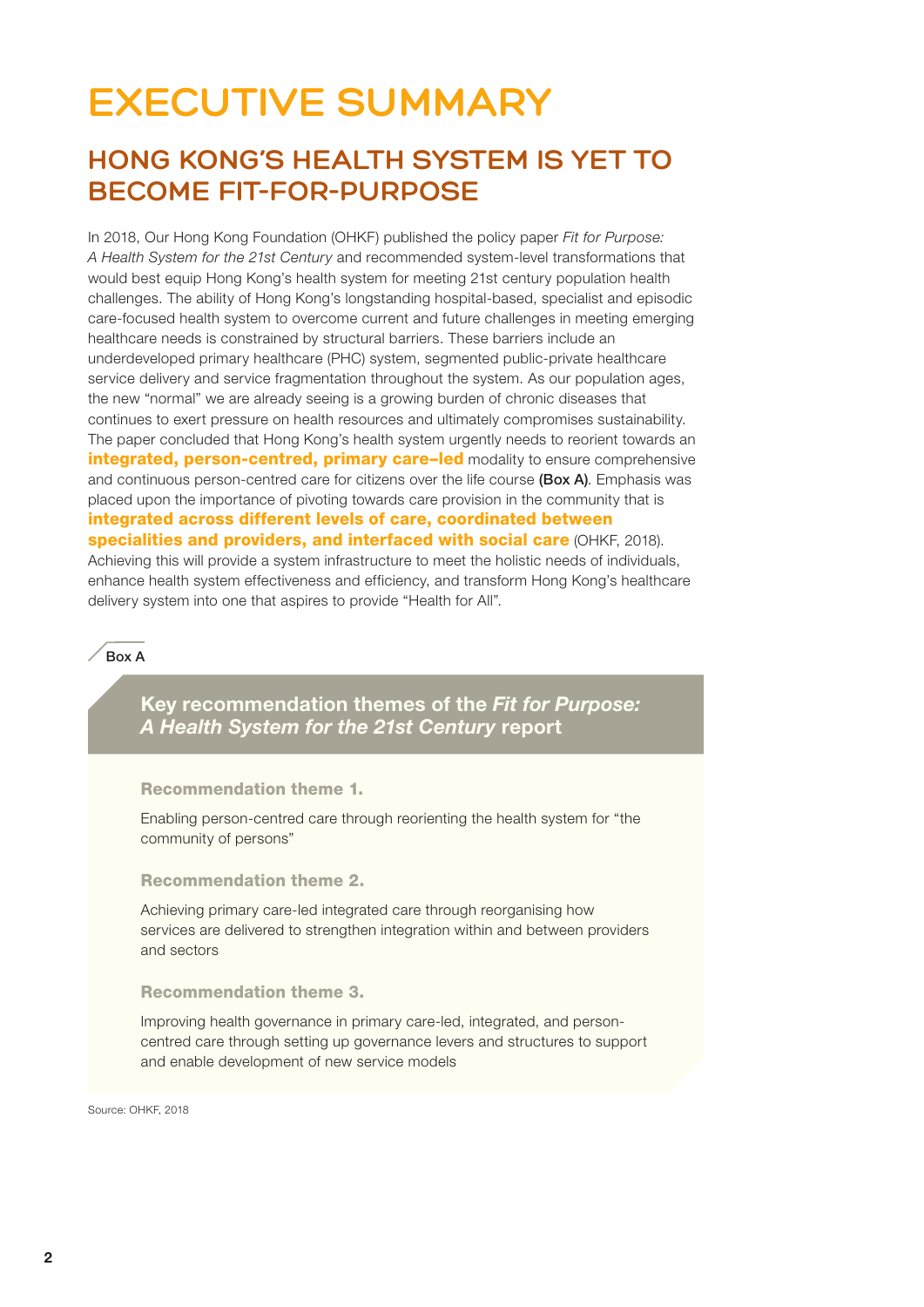## **The World Health Organization (WHO)'s "Health for All" goal necessitates the interaction of political will, health sector cooperation, community participation and supporting technology to improve health to a level that enables all people to lead socially rewarding and economically productive lives (WHO, 1988).**

The provision of person-centred integrated care necessitates concerted development of the local health system through an evaluation of current gaps in the provision and mix of different service types and the leveraging of mechanisms for how these could be better provided and/ or bridged. Governance leadership will be important to achieve strategic integration throughout the system, engaging with a shared vision and supported by clear strategic goals set based on population health needs and service delivery assessment. Enabling policies, strategic purchasing and commissioning mechanisms together with enhanced workforce planning to ensure the appropriate education and professional development required for the right mix and competencies of healthcare professionals is also necessary.

Health system planning and policy formulation in Hong Kong has taken initial strides at improving coordination to realise person-centred integrated care, where the investment of resources is not only on hospital and specialist care, but also on building a communitycentric PHC ecosystem. In recent years, the Hong Kong SAR Government (HKSARG, or referred to as the Government) has committed to transforming Hong Kong's treatmentoriented health system into one that is prevention-focused to meet emerging population health needs and has placed heavy emphasis on PHC development. The gradual territory-wide rollout of District Health Centres (DHCs) and the mapping of a PHC blueprint which is anticipated to be presented for public consultation in the upcoming months (at the time of writing) showcase nascent efforts to propel PHC development in Hong Kong.

Policymaking for integrated care, however, is not an exclusive domain of government, but instead necessitates cross-sector and multidisciplinary coordination. Joint planning with key stakeholders across sectors and at different levels of the health system, which includes goal setting, strategic planning and collective decision making, is necessary for achieving health system goals. **Especially in tackling segmentation between the public and** private healthcare systems in Hong Kong, identified service gaps should **be bridged within and between the public and private sectors.** This involves the delineation of a strategic and complementary role for the private sector in the design of a better integrated system.

While past policy plans have emphasised the need to better leverage the private sector to play a complementary role in achieving health system aims, despite the many public-private partnership (PPP) (Box B) initiatives, the public and private sectors continue to be segmented in terms of service provision and underlying financing mechanisms. As a result, **the supply** of public healthcare services still does not meet population demands arising from emerging healthcare needs for the prevention and management of chronic health conditions that necessitates integrated care, particularly at the primary care level. In contrast with the private sector which provides the bulk of primary care services (approximately 70%), primary care provision in the public sector is constrained. Primary care services thus predominantly necessitate out-of-pocket payments (OOPs) and remain unaffordable to vulnerable populations and the less well-off. Without better leveraging private sector capacity while improving primary care accessibility, Hong Kong's health financing system may contribute to further health system fragmentation.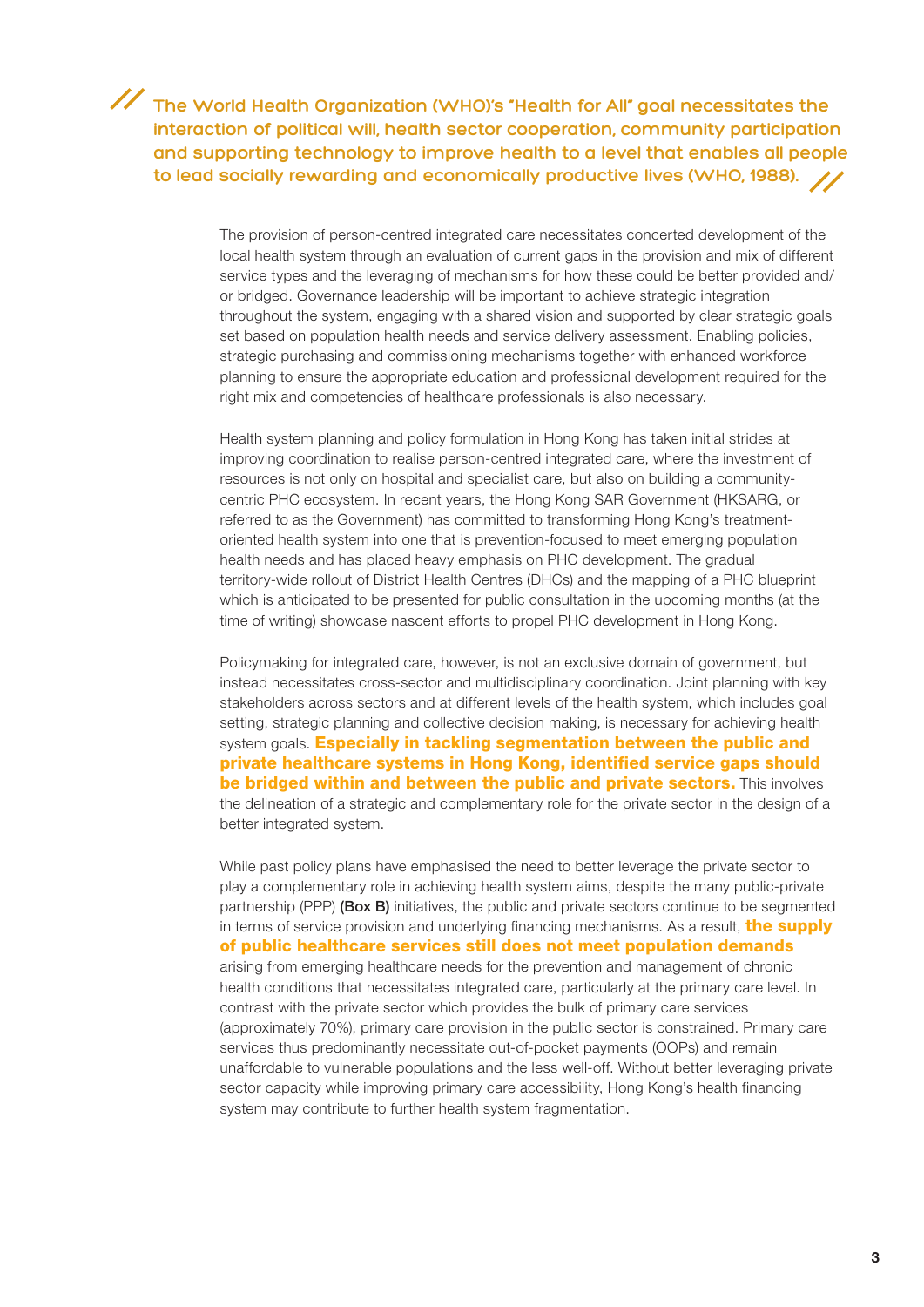**Universal health coverage (UHC) is defined by the WHO as "all people [having] access to the health services they need, when and where they need them, without financial hardship." (WHO, n.d.)**

Evidently, providing accessible, affordable and well-integrated primary care that is personcentred to meet emerging population health needs and in alignment with the goals of universal health coverage (UHC) remain continuous challenges that must be addressed in Hong Kong. To overcome these challenges, selecting the right policy tools and levers is key to successful system transformation to realise set system goals. Financing mechanisms have been recognised as a key policy lever to implement system-wide reforms that must be aligned with service delivery goals to facilitate system change. In progressing towards the provision of person-centred integrated healthcare, health systems around the world have implemented different financing mechanisms, such as strategic purchasing and commissioning, and payment tools including capitation and performance-based payment schemes which consider service provider incentives and accountability, that are context-specific to meet the unique needs of different health systems.

Amongst the various health financing strategies and reforms proposed in past decades, Hong Kong has used PPPs as a purchasing instrument to better leverage existing resources from both sectors to provide care that meets population demands. Many of the PPP initiatives have been positioned to tackle pressing demand, are modest in scope and disease-focused. Focus has also been placed on disease prevention and primary care. Those aimed to promote primary care uptake, such as the General Outpatient Clinic-PPP (GOPC-PPP) and the Elderly Health Care Voucher Scheme (EHCVS), have been implemented as specific programmes and not designed from a systems perspective, and without the critical emphasis on care integration, they have shown varying degrees of success in actualising programme goals let alone system goals. Lessons learned from the plethora of well-intended pilot programmes, one-off projects, and prior consultations for achieving person-centred integrated care must be leveraged and successful programmes should be scaled-up in a strategic and coordinated manner. Promoting better care integration calls for a more strategic approach to commissioning care in the public sector and purchasing care from the private sector to better cater for total population needs.

In parallel to the building of a primary care ecosystem in the public sector that will take time and moving beyond injecting additional funds into the health budget, it is our view that available resources within our current portfolio must be allocated more strategically and be directed towards prioritised primary care services. **Strategic purchasing will be a** critical lever in health system governance and health service planning to achieve this through enabling better allocation and utilisation of **resources to meet population needs**, and the appropriate recalibration of the public-private mix to improve healthcare delivery effectiveness and efficiency (Box B). Careful planning and implementation of purchasing initiatives that apply strategic purchasing can facilitate system integration. The strategic purchasing concept can be applied not just to facilitate the design of specific healthcare programmes, but also as a critical **system-level policy lever** for transforming the health system into one that is primary care-led, integrated and person-centred. As such, **decisions in strategic purchasing must become** an integral function of health system governance, aligned with the strategic goals and considered in the context of the interconnected objectives of macro, meso and micro- levels of the health system (Box C).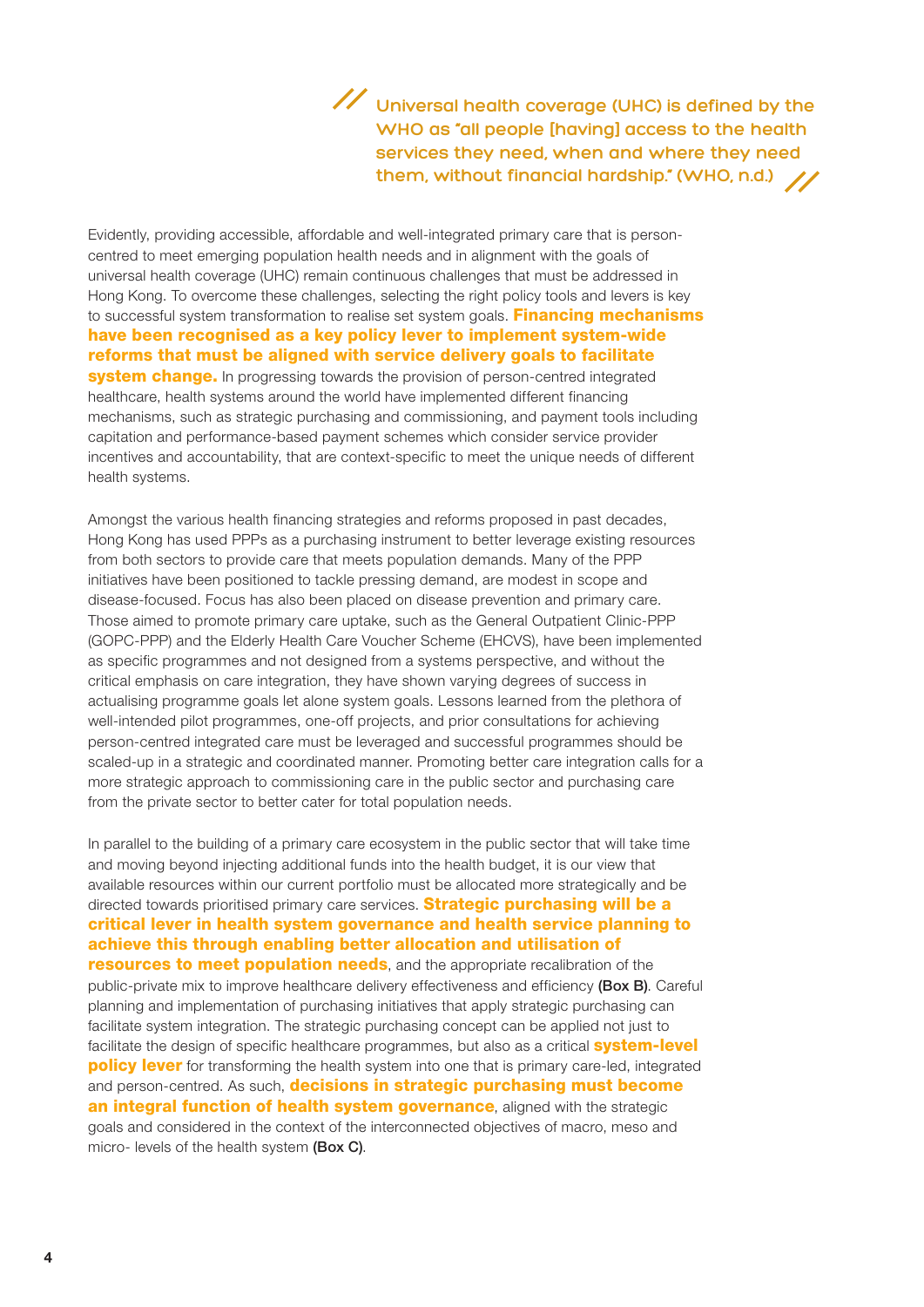And so, taking a system perspective, we demonstrated the application of strategic purchasing to primary care services that align with system-wide efforts to tackle a key population health challenge, namely the growing burden of chronic conditions. We also explored the potential for leveraging capacity of the private sector through PPPs as a purchasing instrument for integrated products of partnership between the public and private healthcare systems. We anticipate our demonstration to provide insights for further applications of strategic purchasing in tackling key health system gaps and combatting health system inefficiencies. Finally, looking beyond our specific application of strategic purchasing to primary care services, we put forward a framework on health systems strategic purchasing that positions this mechanism as a key policy lever for the transformation of Hong Kong's health system to become truly fit-for-purpose.

#### Box B

## Definition of "Public-Private Partnership"

Public-private partnership (PPP) is defined as "an agreement between the government and one or more private partners (which may include the operators and the financers), according to which the private partners deliver the service in such a manner that the service delivery objectives of the government are aligned with the profit objectives of the private partners and where the effectiveness of the alignment depends on a sufficient transfer of risk to the private partners."

Positioned as a purchasing instrument, PPPs are split into two major modes: supply-side financing (incentives and payment guarantees), as well as demand-side financing (financial assistance and incentives to individuals). In Hong Kong, purchasing often takes the form of PPPs, although the development of these initiatives is yet to be governed by a systematic tool and are not implemented in accordance with strategic purchasing principles. Coupled with the need to overcome compartmentalisation of funding, purchasing and service delivery throughout the local health system, Hong Kong needs to consider a more strategic way of purchasing that will propel the provision of integrated care and help the system achieve set strategic goals.

Sources: Bowser et al., 2016; OECD, 2008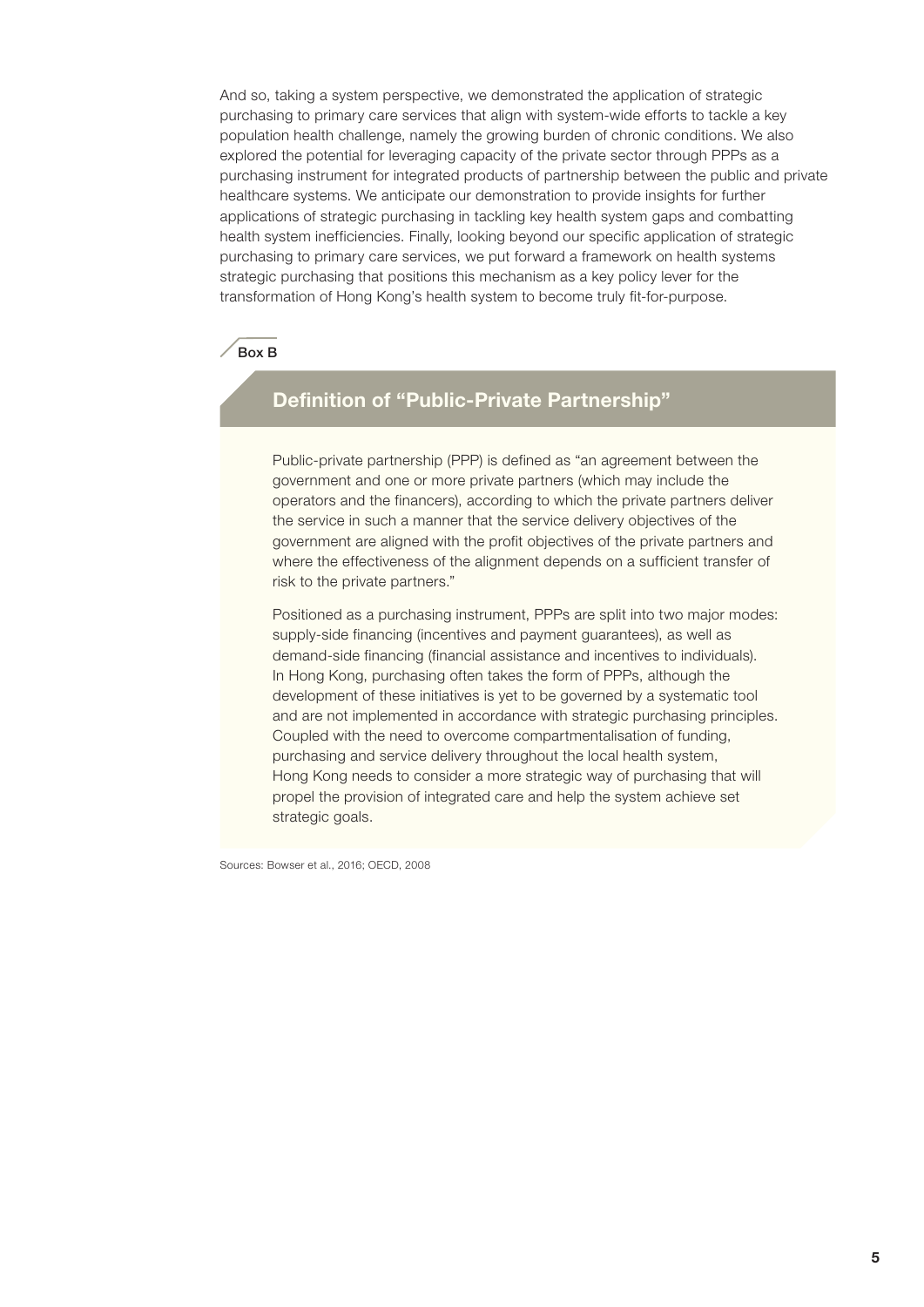## Definition of "Strategic Purchasing"

Strategic purchasing was discussed in OHKF's 2018 policy paper as an effective financing lever that can inform the allocation of resources throughout the health system, leading to a more cost-effective provision of healthcare services whilst maximising population health (OHKF, 2018). It is **an iterative process** also known as "active purchasing", cyclical in nature involving needs assessment, planning and monitoring, and consistently evaluated in a system-wide manner characteristic of the active process. Recognised by the WHO as an effective financing lever in achieving UHC, the strategic purchasing process entails six core decisions to be made for implementation, including "whether to **provide or purchase**", "who to purchase the targeted services", "for whom to purchase services", "what services to purchase", "from whom to purchase services", and "how to purchase"

that is considered across macro-, meso- and micro- levels of the health system.

interventions and services based on cost-effectiveness

To provide or purchase

#### • Who to purchase • For whom to purchase

- What to purchase
	- From whom to purchase
	- How to purchase
- What to monitor • How to monitor
- How to resolve disputes

#### Strategic Purchasing Decisions

 $\blacktriangleright$ 

| Whether to<br>provide or<br>purchase | The Government should decide whether it would provide health services<br>themselves or purchase services from other provider organisations.                                                                                                                             |
|--------------------------------------|-------------------------------------------------------------------------------------------------------------------------------------------------------------------------------------------------------------------------------------------------------------------------|
| Who to purchase                      | The Government should identify an appropriate purchaser that is equipped to<br>focus on the type and level of health services of interest and define its role in the<br>health system.                                                                                  |
| For whom to<br>purchase              | When designing a strategic purchasing-oriented programme, the purchaser<br>should identify a target group with needs that would benefit from the purchasing<br>programme.                                                                                               |
| What to purchase                     | The Government should assess what service gaps exist in the health system and<br>which health goals may be met through the services purchased.                                                                                                                          |
| From whom to<br>purchase             | The purchaser should carefully select service providers based on their capacity,<br>availability, accessibility, and the appropriateness of the services they provide<br>relative to the population health goals set out by the Government.                             |
| How to purchase                      | To draw participation in the purchasing programme, the purchaser should utilise<br>demand-side and supply-side instruments, contractual terms and agreements,<br>and provider payment mechanisms that effectively incentivise providers to meet<br>system health goals. |

Source: WHO, 2000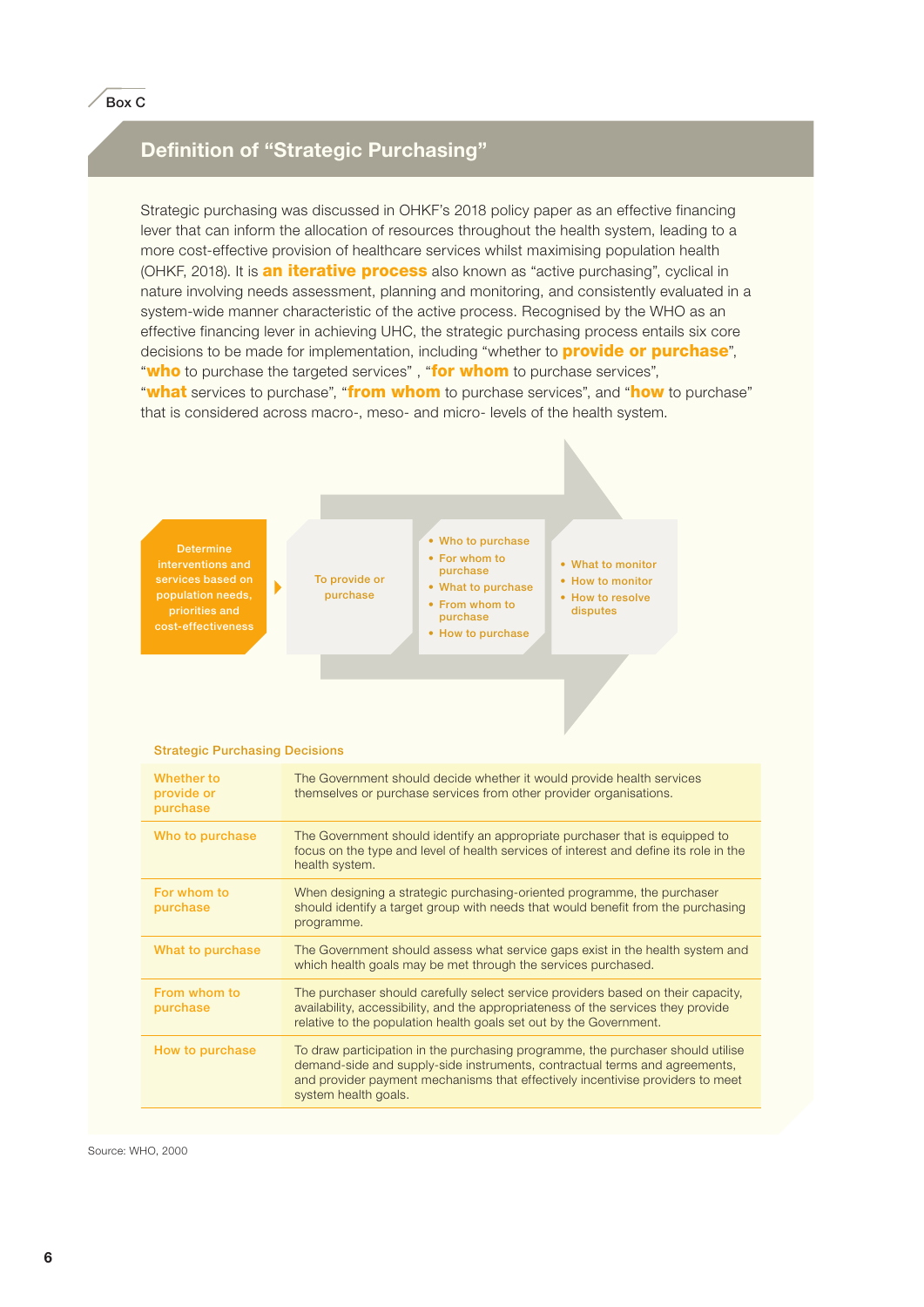## **METHODOLOGY**

This report builds on the research presented in our previous policy paper and is integral to ongoing advocacy to transform Hong Kong's health system into a primary care-led, integrated, person-centred health system. In this report, OHKF together with Professor Yeoh Eng-kiong and his team in the Centre for Health Systems and Policy Research of The Jockey Club School of Public Health and Primary Care, Faculty of Medicine, the Chinese University of Hong Kong investigates how to strategically organise our health financing system to align with system goals and meet population demands for enhanced accessibility and affordability of well-integrated primary care.

Our research began with an extensive study of the literature and institutional reports in latest health financing trends globally and locally. In this report, we present insights on best practices and lessons learned from international experience on the application of strategic purchasing for chronic disease prevention and management. We also identify challenges and gaps within Hong Kong's health financing structure and analyse how capacity in the private sector can be better leveraged for primary care provision through PPPs in Hong Kong. With these insights, we assessed the feasibility of a **Chronic Disease Screening Voucher and Management Scheme** (CDSVMS, also addressed as "Scheme") for three targeted chronic conditions, namely hypertension, hyperglycaemia (diabetes), and hyperlipidaemia (collectively termed "HDH") designed based on lessons from the implementation of existing PPPs, as well as the perspectives gained from key stakeholders through interviews, and from citizens through a population-based telephone survey. We also projected the economic impact of this Scheme for Diabetes Mellitus (DM) on the health system over the course of 30 years for individuals aged 45 to 54 years of age at the start of the scheme using a Budget Impact Analysis.

To better inform the application of strategic purchasing, we highlight policy dimensions that should be accounted for in the formulation and implementation of programmes enhanced using strategic purchasing. To illustrate, we apply a synthesised framework of strategic purchasing consisting five key components of consideration to our proposed Scheme (Klasa et al., 2018). The considerations analysed include **population health, citizen** empowerment, strengthening government stewardship and capacity, developing effective purchaser and provider organisations, and incorporating cost-effective contracting (Figure A).

Our study received funding support from the Public Policy Research Funding Scheme offered by the Policy Innovation and Co-ordination Office of the Government of the Hong Kong Special Administrative Region (Project number: 2020.A4.068.20B).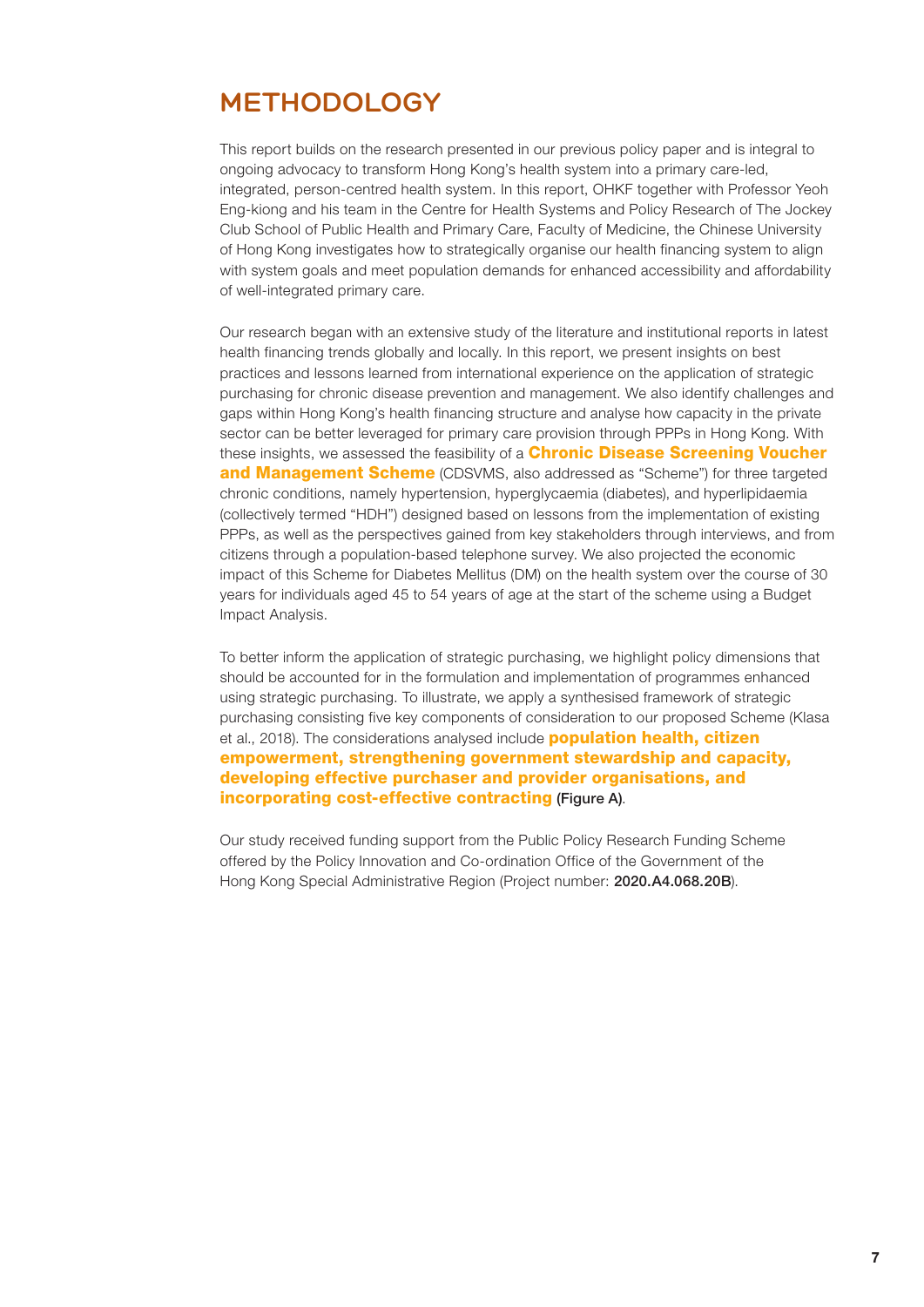#### **Figure A**



Source: Klasa et al., 2018

## **APPLYING STRATEGIC PURCHASING TO ENABLE A FIT-FOR-PURPOSE HEALTH SYSTEM IN HONG KONG**

Achieving the vision of a fit-for-purpose health system necessitates a massive, complex, and continuous transformation of our health system and health financing structure, for which strategic purchasing is a critical and currently underutilised mechanism. Consideration needs to go into how to apply strategic purchasing to enhance programmes strategically designed to meet health system goals and population needs. Along the way, decisions need to be made on which programmes to apply strategic purchasing and how to link up programmes to promote better integrated care.

Acknowledging the many policy actions underway to promote PHC development in Hong Kong, this report leverages this momentum and proposes a **localised strategy specific** to our pluralistic health system to promote innovative, effective and **equitable financing of healthcare**, with a primary aim of accelerating PHC development. We present policy recommendations informed by strategic purchasing principles that seek to move Hong Kong closer towards achieving a health system which provides well-integrated primary care that is person-centred to meet population health needs.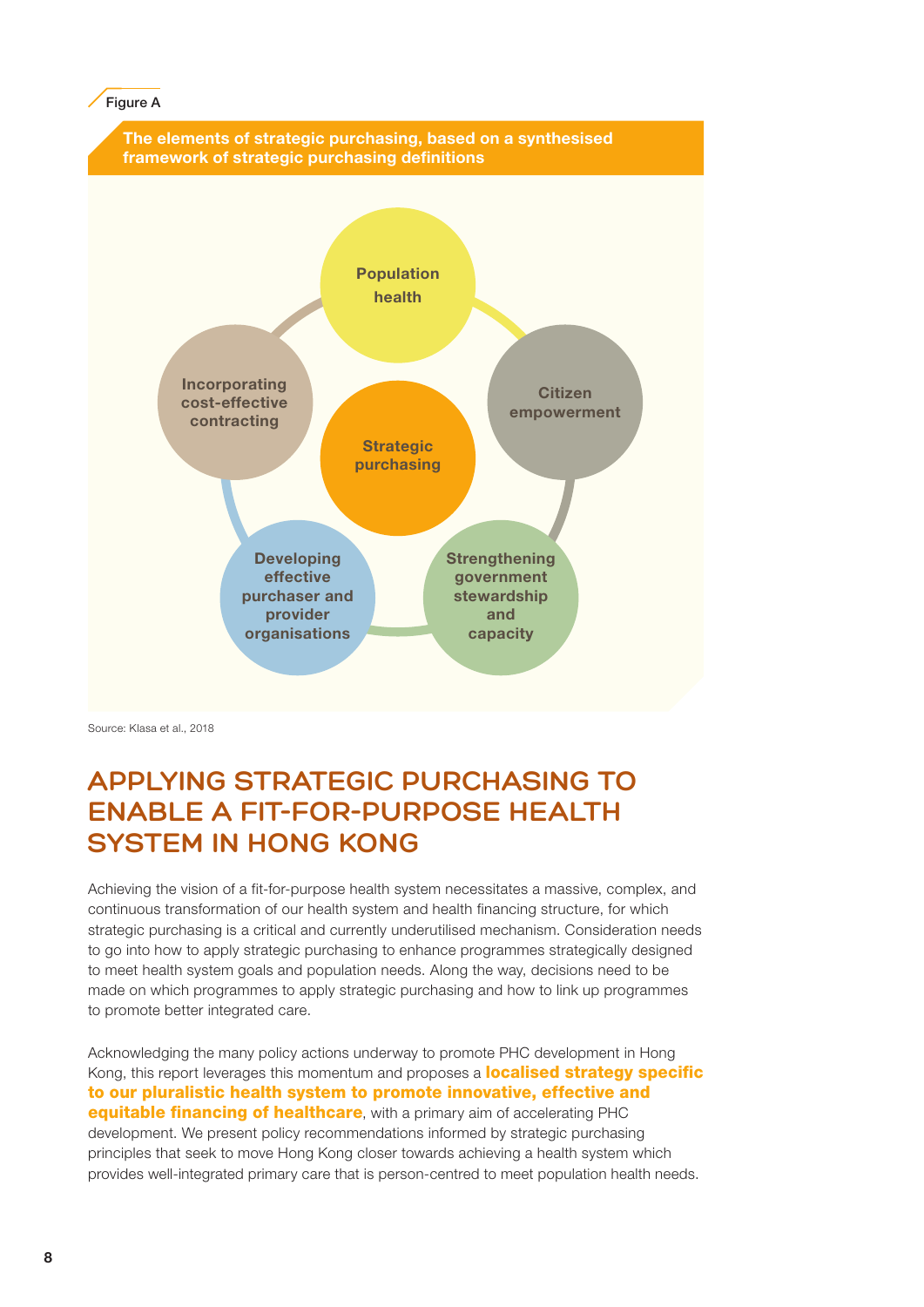## **RECOMMENDATION 1. Hong Kong should apply strategic purchasing and leverage public-private partnerships as a purchasing instrument with a strategic vision for improving primary care accessibility in Hong Kong**

Mechanisms for strategic purchasing should be an integral function of health system governance in the planning process of the commissioning and purchasing of healthcare. The application of strategic purchasing for enhancing primary care accessibility necessitates these mechanisms to be aligned with strategic goals and operated across macro-, mesoand micro- levels of the health system.

- What services to purchase? The Government should identify service gaps in the health system and health goals that may be met through primary care services purchased. It is critical to **conduct population needs assessments and evaluations of** health goal prioritisation on a continuous and regular basis.
- Whether to provide or purchase? In parallel to the building of a primary care ecosystem in the public sector that will take time, resources within our current portfolio must be allocated more strategically to facilitate the purchase of prioritised primary care services. Given that the private sector currently provides the bulk of primary care services in Hong Kong, there is a need to better utilise private sector capacity in primary care provision. While Hong Kong has used PPPs as a purchasing instrument to better leverage existing resources from both sectors to provide care that meets population demands, a **more** strategic approach which assesses the capacities and capabilities of private and public sector providers in making decisions for **incorporating strategic purchasing mechanisms** is necessary to guide the purchase of care from the private sector to enhance the accessibility and affordability of primary care for all.
- For whom to purchase? Programmes applying strategic purchasing should aim to improve equitable health outcomes for all population groups through extending health service (in this case, primary care) coverage, improving public access and financial protection, advancing social equity while optimising health system efficiency using **defined or whole population targeting** (WHO, 2017b). At the same time, the targeted population should be **well-informed of their entitlements.**
- From whom to purchase? When selecting providers, purchasers should ensure that provider operations are well-managed with clear service contracts. Regarding the actual selection of service providers, **capacity, availability, quality, efficiency, and equity of service providers** must be considered within the context of service accessibility to encourage uptake. Efforts should be made to **incentivise the** participation of service providers. The Government should involve cross-disciplinary service providers to promote holistic person-centred care.
- Who to purchase? Purchasers of health services can be chosen from both the public and private sectors (WHO, 2019b). All purchasers should work in synergy towards the **same** set of health system priorities, using mechanisms that facilitate knowledgesharing between different purchasers. The Government should identify a purchaser responsible for the provision of primary care in Hong Kong such as the Food & Health Bureau, and clearly define its role.
- How to purchase? The Government and purchaser should assess **how services will** be purchased and at what price, using a selection of demand- or supply-side instruments, contractual terms and agreements, and provider payment mechanisms that incentivise performance. Thought should therefore be given to how best to **integrate performance-based financing** (PBF) programmes into mixed provider payments systems to bridge gaps between providers and purchaser expectations, and incentivise change among providers for improving access and quality of services (WHO, 2017b).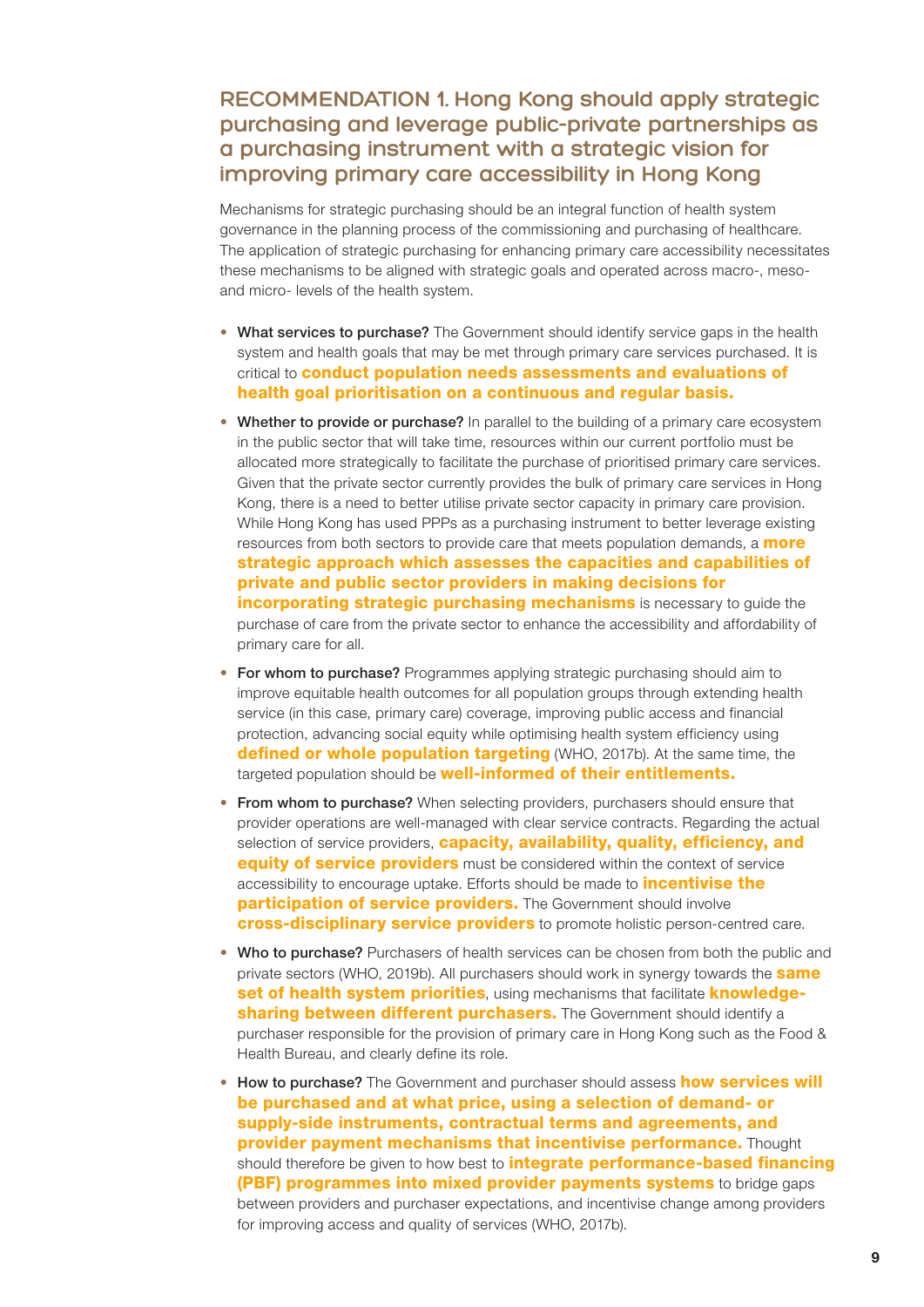## **Our population-based telephone survey showed that 75.3% of respondents were willing to join the Scheme.**

**Economic analysis suggests that the health system will spend approximately 28% less on direct healthcare expenses over 30 years upon the implementation of a screening voucher and management scheme for diabetes.**

## **RECOMMENDATION 2. Hong Kong should introduce a Chronic Disease Screening Voucher and Management Scheme to enhance primary care accessibility**

As an illustration of the application of strategic purchasing in the Hong Kong context, we propose the introduction of a scheme that targets chronic disease prevention and management and leverages private sector capacity. By focusing on early detection of disease through screening and well-thought-out management services in community settings, the Scheme is designed to alleviate pressure on public hospitals and curb healthcare costs associated with preventable chronic disease complications. Our demonstration hopes to pave way for the discussion of the strategic purchasing lever as part of a whole health system approach in maximising health system performance by better strategically prioritising what services to purchase, who should purchase, for whom, from whom, and how.

• What services to purchase? We propose that **HDH screening, re-screening, and** follow-up management services and associated medications in the private sector, as well as **management services for adults diagnosed with** conditions co-morbid with HDH in the private sector to be purchased. To facilitate access and incentivise participation in screening, we recommend that the Scheme fully subsidises all screening services, including future rescreening.

To prevent and/or delay the onset of chronic conditions, and prevent the development of complications, we further recommend differentiating the treatment and re-screening plans for patients identified to have different risk levels. Among patients who have been diagnosed with HDH, we recommend the use of the Risk Assessment Management Programme (RAMP) risk-level assessment for the formulation of a personalised care plan with the potential of care subsidisation for chronic disease management. In our analysis on the impact of the Scheme for DM only, the annual cost to the system associated with the management of patients diagnosed with DM without complications and necessitate basic outpatient follow-up care (such as medication refills, lifestyle modification consultations) has been projected to range from HKD 5,950 to HKD 15,383 per patient per year on average, depending on age group (with higher costs in older age groups) (Jiao et al., 2017). While screening services in our Scheme are without cost to the end-user, the Government needs to study the potential to subsidise or create a co-payment schedule for populations that face financial difficulties to support chronic disease management, for instance those with an income below 60% of the Median Monthly Domestic Household Income. The projected cost for chronic disease management of diagnosed patients with comorbidities associated with DM and related complications that necessitate inpatient care stands at HKD 123,364 per patient per year in direct costs to the health system (according to our suggested care protocol, these patients will be referred to public hospitals for follow-up management) (Jiao et al., 2018).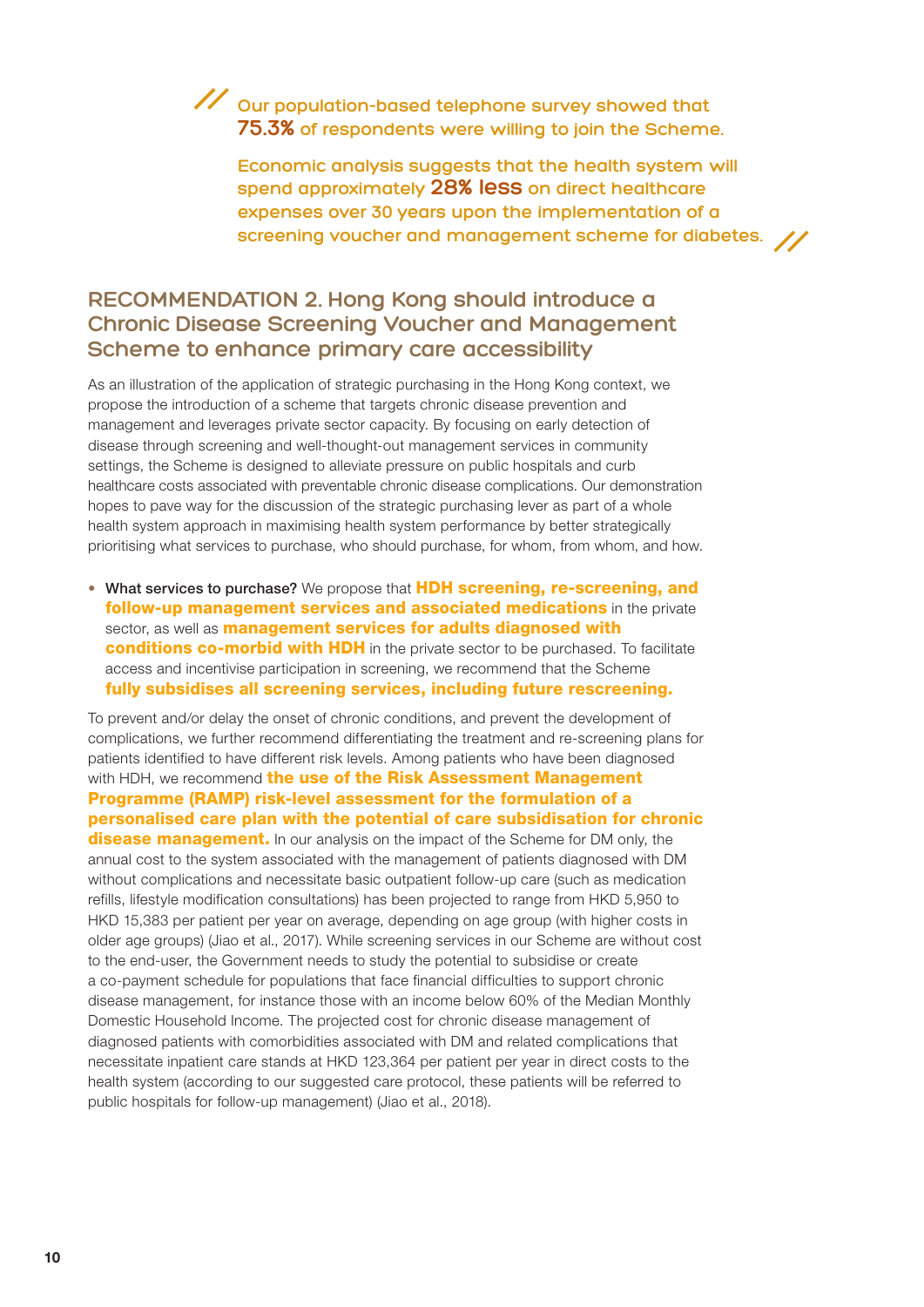We recommend that the purchaser also consider purchasing **follow-up** consultations with family doctors on lifestyle modification for users who are not diagnosed with HDH and referrals to re-screening. Our cost projections assume that patients without diagnosed HDH may benefit from a HKD 350 subsidy, to match the approximate cost of one GOPC-PPP consultation, towards obtaining a follow-up consultation with their chosen private sector family doctor.

- For whom to purchase? HDH screening services in the proposed Scheme should initially be targeted at **adults in the 45-54 age group at the beginning of the Scheme** to promote earlier detection and necessary intervention for prevalent chronic conditions.
- From whom to purchase? The screening and management services to be purchased are proposed to be administered by **primary care service providers in the private** sector, including family physicians and allied health professionals, in conjunction with the District Health Centres.
- Who to purchase? The Government should identify a central purchaser for **primary care services** and clearly define its role as a purchaser.
- How to purchase? The Scheme will **deploy a hybrid-model comprised of a fully** subsidised voucher as a demand-side instrument, with financial flexibility for co-payment determined by the purchaser as well as **performance-based payment** to providers for management services as a supply-side instrument.

**Economic analysis suggests that the health system will prevent a total of 47,138 mortalities over the course of 30 years if it implements a screening voucher scheme and management for diabetes.**

## **RECOMMENDATION 3. The Government must consider key policy dimensions to ensure effective application of strategic purchasing**

Key stakeholders of Hong Kong's health system in our interviews unequivocally welcome the launch of the Scheme but stressed the need for comprehensive policy, planning, and regulation of participating providers, and of addressing implementation barriers that exist in the health system. The importance of a well-designed management scheme for desirable results was also emphasised. With these insights, we recommend that the Government take into consideration the five key components of a synthesised framework of strategic purchasing as elaborated below when designing and implementing the Scheme.

## 3.1 Population health

Identifying population health needs and incorporating them into the purchasing process is a core element in strategic purchasing decisions. To ensure that policy decisions related to the Scheme are based on the latest population health data, **the Government should** better information-sharing systems and systematise the tracking of PHC expenditure using international standards.

The Government should better leverage and strengthen existing infrastructure, such as the Electronic Health Record Sharing System (eHRSS) to better track population health needs. To integrate data into purchasing decisions, we suggest that the Government systematise and regularise tracking of Hong Kong's PHC expenditure using international measurement standards, specifically by fully adopting the System of Health Accounts (SHA) (for more details, please refer to Chapter 3).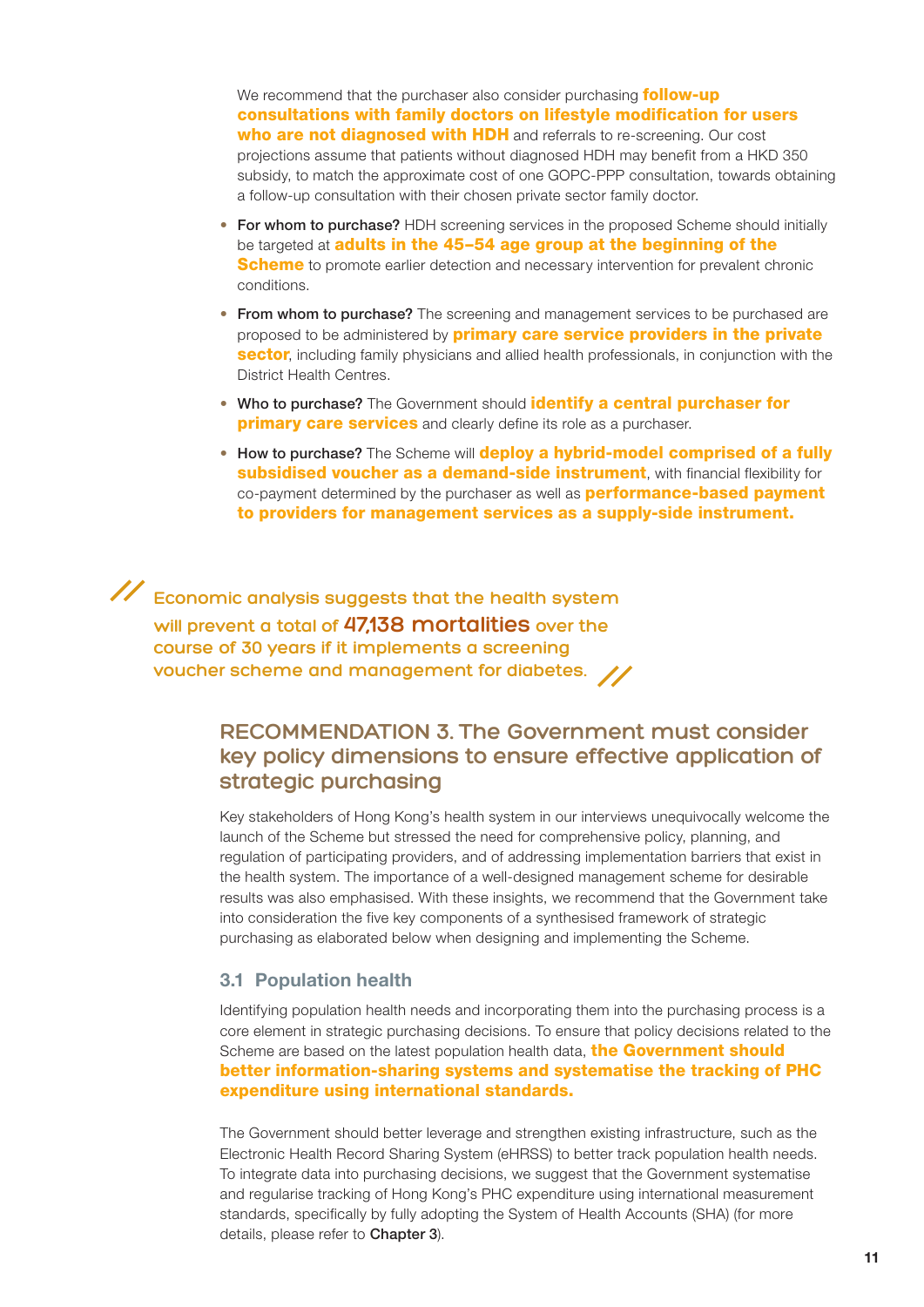## 3.2 Citizen empowerment

The strategic purchasing framework advocates that government and purchasers should ensure that citizens' and patients' values, views, and choices are accounted for. Citizens should be allowed input on their benefit package, their choice of provider, and ability to hold purchasers and providers accountable for services offered. Therefore, new programmes need to consider the most relevant needs of citizens that should be solicited from the adoption of a citizen-participatory design process. At the same time, purchasers' accountability should be strengthened to enhance citizen and patient empowerment.

As an example, screening programmes are more likely to be more successful if no co-payments are involved. And so, we propose the screening voucher to fully subsidise all initial screening and re-screening services while co-payments for management could be considered based on users' **capacity and willingness-to-pay (WTP).** Our population-based survey results suggest that the WTP for managing chronic conditions ranges from HKD 51 to HKD 200 per consultation, with lower monthly household income being significantly associated with lower WTP ranges. This phenomenon should be considered in the programme design process where the Government can involve patients in devising a co-payment schedule for disease management.

### 3.3 Strengthening government stewardship and capacity

To build an effective strategic purchasing system, the regulation and monitoring of purchasers and providers to ensure that they are meeting agreed objectives is key. Health systems should adopt an integrated framework that defines explicit contractual terms, and government capacity to monitor, evaluate and ensure purchasing arrangements are enabling achievement of health system goals. To achieve this, **the Government's capacity to** monitor the performance of primary care PPP providers must be **enhanced in a regulatory framework.** At the same time, the Government needs to identify a purchaser whose role in purchasing and payment of services is clearly delineated and defined.

The ability to centralise policies in favour of systemic decision-making by a purchaser proves critical in the strategic purchasing process applied to the implementation of the proposed Scheme. We recommend that the purchaser ensures coordination between existing and future PPPs to advance health system goals, regularly releases public reports on the expenditures and performance of existing PPP programmes, as well as of the Scheme upon its implementation.

#### 3.4 Developing effective purchaser and provider organisations

Continuous shifts in needs, demands, funding priorities, treatment options, medicines, and individual and provider behaviours need to be anticipated in the strategic purchasing process. This necessitates strategic purchasing agencies to respond to changing contexts and dynamics of the health system promptly and appropriately to manage the alignment and dynamics of various changing factors. The expectations for each participating stakeholder and alignment with health system goals should be made explicit.

As an example, the Government should assess and enhance the capacity and capability of the health system to match the new service demands generated by the Scheme and ensure that there is alignment between the purchaser, providers, and multiple stakeholders. As increased screening demand and need for chronic disease management will create additional strain on the health system, we recommend the purchaser to conduct a pre-implementation assessment of private sector capacity to better inform the design of care guidelines, sufficient levels of incentives, and referral protocols that are aligned between participating stakeholders. On the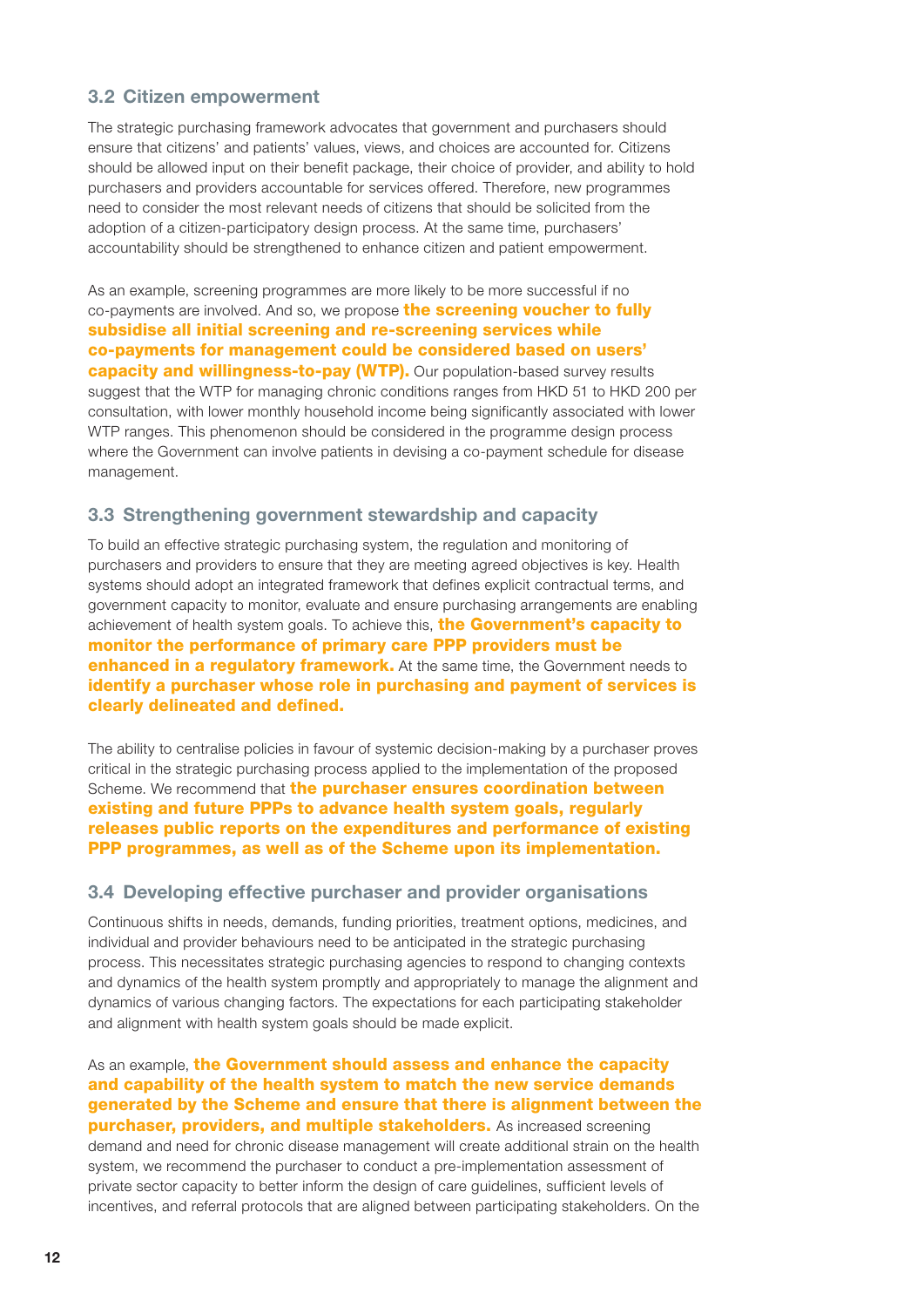same note, our key stakeholder interview findings also revealed the importance of collaborating and gaining input from various industries in the Scheme's design for desirable results. Based on our findings, we recommend that the stakeholders with whom alignment should be ensured include the pharmaceutical industry, insurance industry, and existing primary care providers in the public sector such as DHCs, and integration of the Scheme with existing programmes such as the EHCVS should be ensured.

## 3.5 Incorporating cost-effective contracting

Policy clarity and definition of the contracting process (specifically, the payment system and financing mechanism between purchasers and providers) is a key component of strategic purchasing. "Good contracting" will have clearly stated terms and criteria, as well as measurements of its effectiveness, that are based on evidence, premised on the availability of a health system's data on health status, health needs of its populations, and the efficiency of existing health programmes and service models. Provider payment systems should be aligned with benefit package design with consideration to **the transfer of risk** from the purchaser to service providers while maintaining communication between both parties and with patients.

To facilitate cost-effective contracting in PPP programmes, **supply-side and demandside factors** need to be strategically addressed to promote PPP participation of providers and users. Identified barriers that deter participation need to be addressed and incentives to encourage participation considered. For instance, to maximise provider participation, the Government and purchaser should work towards **streamlining administrative** requirements and disseminate clear guidelines and information on the payment mechanism to service providers.

In relation to transfer of risk from the purchaser to service providers, we recommend the implementation of a management Scheme for HDH in the private sector for diagnosed HDH patients, modelling off the RAMP programme **currently implemented in the public sector.** The parallel RAMP protocol and programme should have in place defined risk-sharing arrangements between the public and private sectors. For instance, patients should be able to attend their RAMP programme in the private sector as they need, but if their conditions worsen and they require acute hospital inpatient services, patients should be referred to public hospitals. This will require the development of clinical guidelines and protocols. This sharing of risk perceivably helps to incentivise private sector providers to partake in the Scheme and simultaneously help manage the increasing healthcare demand on the public sector.

At the same time, clear guidelines on payment to providers should be disseminated, and the attainment of a quality standard be made a determining factor of contract renewal. Common clinical protocols, shared staff training and development programmes between the public and private sectors could also be considered.

## **RECOMMENDATION 4. Health system strategic purchasing should be implemented for achieving an integrated care system to enable health for all**

Beyond application to specific healthcare programmes, strategic purchasing should also be positioned as a key policy lever for health system transformation towards one that is primary care-led, integrated and person-centred. This involves relevant decisions for strategic purchasing to be considered, including interconnected objectives and goals together with an aligned accountability structure across all three levels of the health system that include macro- (health system), meso- (healthcare delivery) purchaser-provider system, and micro- (person journey of healthcare delivery) levels (Figure B) (WHO, 2012).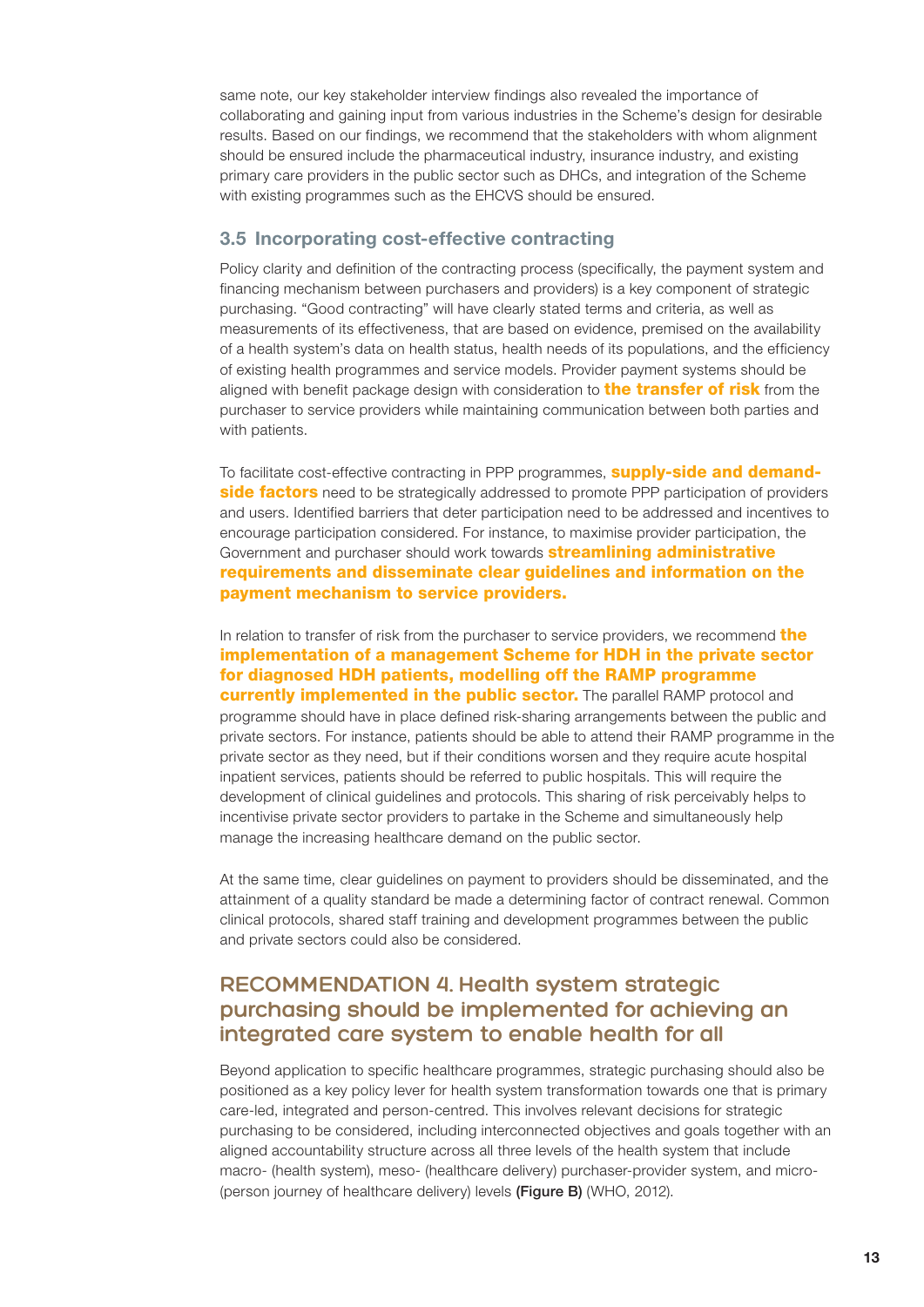#### Figure B

#### Health system strategic purchasing: the application of strategic purchasing across macro-, meso- and micro- levels of the health system

#### Macro-level: Health system strategic purchasing

#### **Governance**

- Assessment of population health needs and equitable access to integrated care
- Healthcare delivery evaluation
- Policy instrument choice
- Make or buy
- Strategic resource allocation to commissioners and purchasing agents

• Engagement/ Participation/ Communication

> Systems for coordination • Care pathways • Clinical protocols **Multidisciplinary** engagement • Clustering of primary and specialist services for vertical integration Networking of service types for horizontal integration

Collaboration

- Feedback and timely response
- Credibility/trust
	- evaluation Reviewing and auditing

Oversight & Accountability **Selective** contracting • Licensing and accreditation • Monitoring and

Meso-level: Healthcare delivery purchaser-provider system

#### Purchasing, Commissioning and Provider System

- Roles, authority, and obligations of purchasers, commissioners and providers
- Engagement with governance to align functions
- Structure for communication and collaboration with health and community stakeholders

#### Integration of health services

• Mix, types, settings, and

Policy parameters • Health system objective & policy

Who to purchase From whom to purchase • Contracting/ commissioning • Policy guidance and authorisation for purchasers on purchasing decisions

goals

- providers of care Networking of services and agreements on resource
- deployment **Bridging** mechanisms and
- structures for care transitions

#### Monitoring for results

- Review of process
- Monitoring and evaluation of access, safety, quality assurance, and audit systems
- Patient complaints, redress, and feedback systems
- Patient satisfaction and reported outcomes surveys

#### Micro-level: Person journey of healthcare delivery

#### Integrated care

- Timely access to preventive. curative, rehabilitative, palliative and social care
- Multidisciplinary engaged teams
- Clinical protocols
- Service navigation systems
- Provider transition review
- Affordability and equitable access to care

Source: WHO, 2012

#### Person centredness

- Redesign of care process around patients
- Protocols for engagement in decisions
- Culture for care to be appropriate to the needs and preferences of each person
- Performance incentives for person centredness

#### Holistic care

- Monitoring of care processes
- Assessing access, affordability and continuity of care
- Review of patient journey and experience
- Evaluating interventions for co-production of health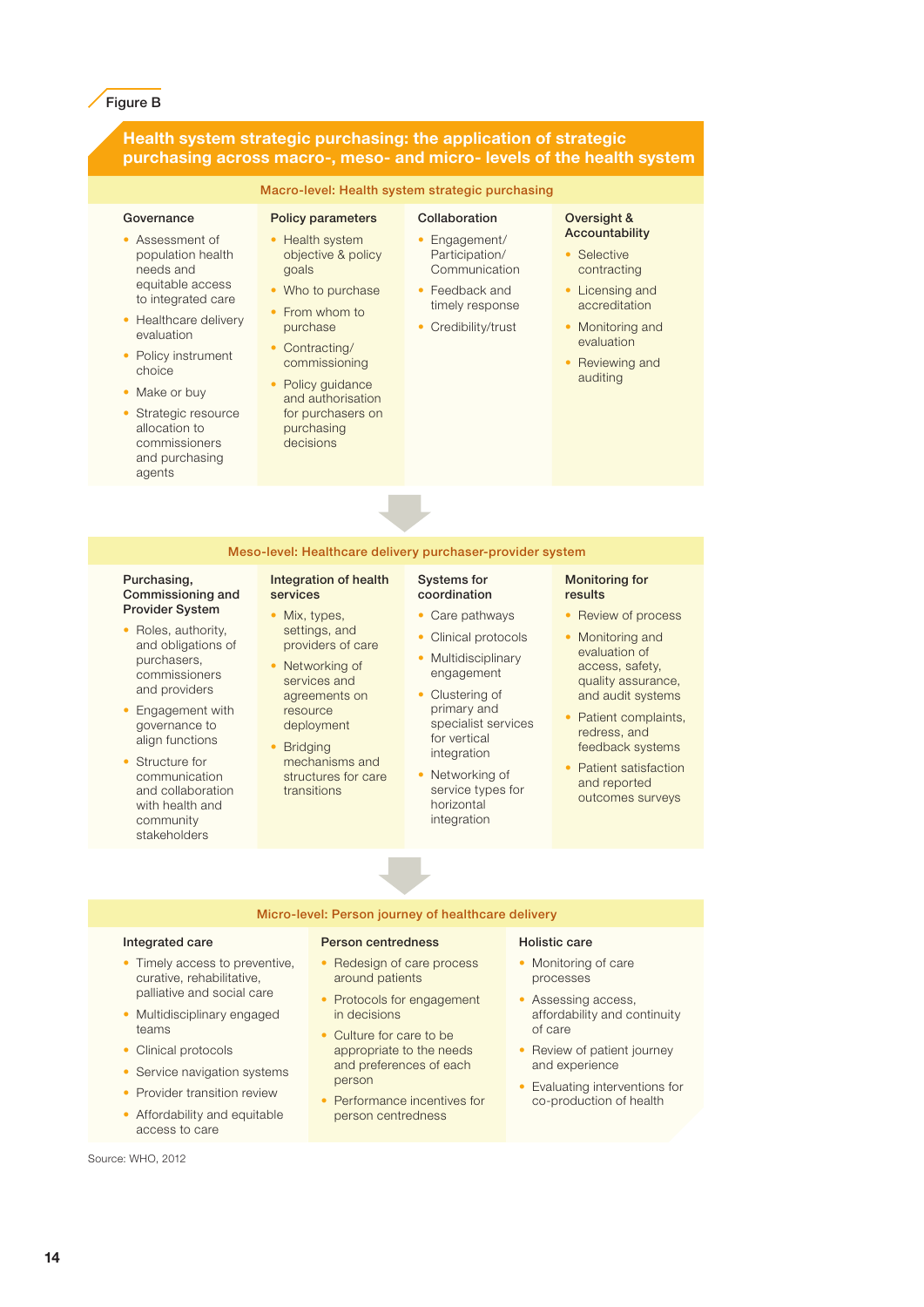### 4.1 Macro-level: Health system strategic purchasing

Strategic planning and the formulation of strategic goals of a health system should be informed by a **population health needs assessment** in conjunction with evaluation of the **healthcare delivery system** as part of health system governance. This includes the identification of gaps in healthcare service provision, and the evaluation of the capacity and capability of public and private providers. This information should be captured by information systems to inform purchasing decisions while the system governance structure will inform decisions on who the purchasing agent should be.

Appropriate **policy instruments** are also needed to enable the implementation of strategic plans, programmes and purchasing that will include the creation of resources, regulations and legal instruments. It will be necessary to analyse the authority delegated to budget holders for the allocation of resources and uphold their accountability for the impact of the disbursement of resources. Policy parameters for purchasing agents for the service mix and types, and the configuration arrangements needed to enable integrated care will need to be defined. These include consensus between the governance and provider levels on what to purchase, from whom and how to purchase, as well as the choice of purchasing instruments and payment mechanisms.

Transformation for an integrated health system is exceedingly complex and necessitates a shared vision and **collaboration between a multitude of stakeholders** in the health sector, business sector, and civil society. Structures and mechanisms for engagement, participation, and communication at every stage of policy formulation, implementation and evaluation is required. Feedback and timely response will be necessary. A system for **oversight and accountability** of the decisions made by purchasing agents will need to be created. A framework for the monitoring of functions, review of progress, and evaluation of performance and objectives, and information systems will be needed.

#### 4.2 Meso-level: Healthcare delivery purchaser-provider system

At this level, strategic purchasing should be focused on **health service delivery and provider organisation.** The roles, authority and obligations of providers, purchasers and commissioners must be clearly defined. Consideration is given to the types, range, and mix of care for the defined community based on healthcare needs, and on the *integration* of related services, which will require community input. This level puts focus also on the mechanisms for engagement, coordination and management of local actors, service providers and health workers. **Systems for coordination** between these parties to meet system goals are necessary and are facilitated by care pathways, clinical protocols and multidisciplinary engagement that facilitate both vertical and horizontal integration of care. **Monitoring of results** is essential and should include process review, performance monitoring, and consideration of patient feedback.

#### 4.3 Micro-level: Person journey of healthcare delivery

The micro-level considers a person's healthcare journey during the life course that involves encounters with multiple disciplines of healthcare professionals from different specialties, in different settings, and at different levels of health service provision.

The final product of strategic purchasing must consider the person journey of healthcare delivery such that the model of patient care is designed to **centre on the individual** and enable a seamless journey in care delivery across preventive, curative, rehabilitative, palliative, and social care provided by multidisciplinary teams of healthcare professionals. Bridging and coordinating mechanisms also need to be considered in the purchasing process to enable **vertical** (care transition within and between primary, secondary, and tertiary levels of care) and **horizontal** (care transition between different specialties of care; between social and medical care; and transitions to and from community settings) **care integration**.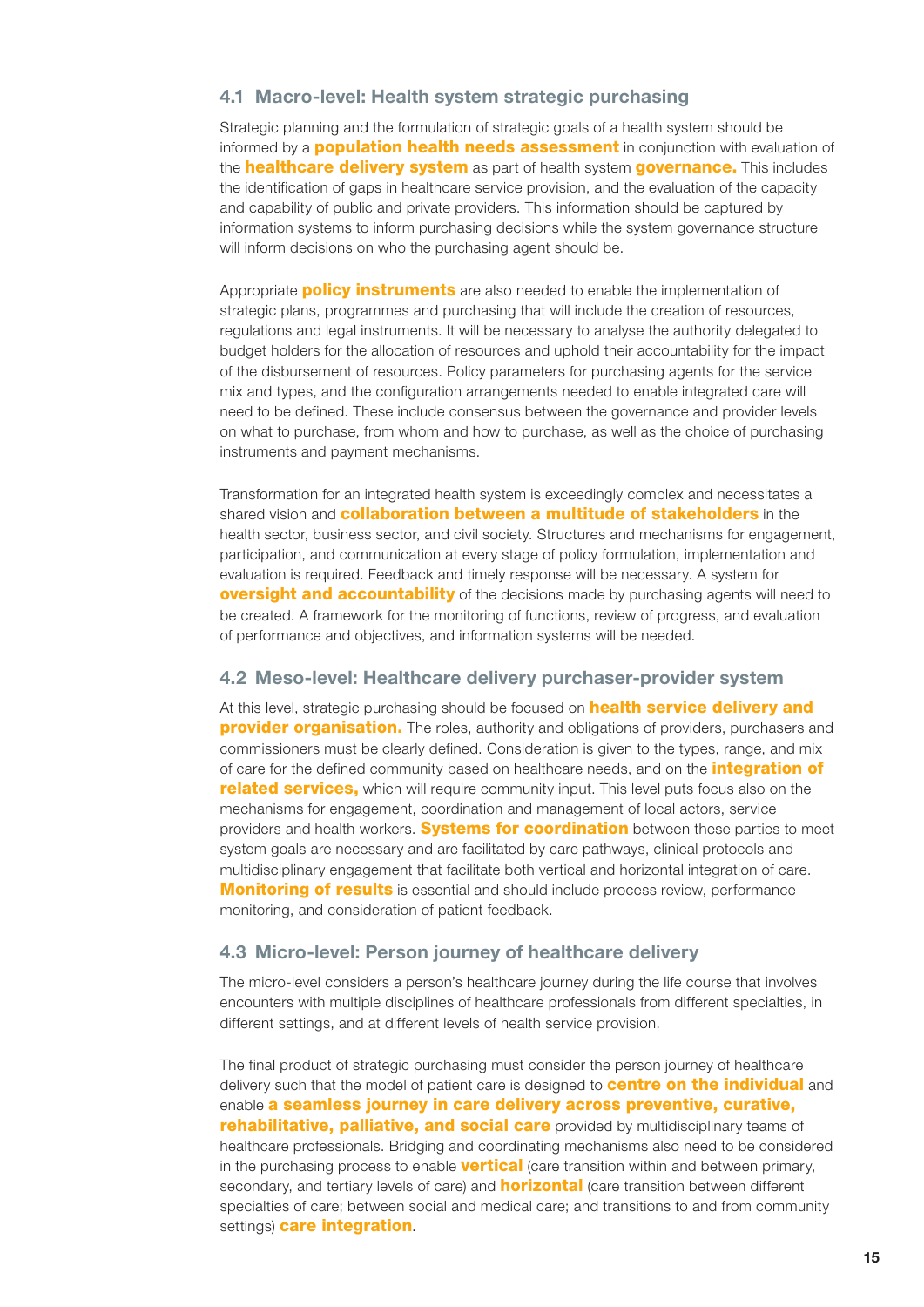To promote holistic person-centred care that is integrated across the life course, purchasing instruments such as capitation payment and personal health budget allocations that necessitate dynamic evaluation and adjustment should be considered. Purchasing contracts and agreements should build in clauses that incentivise performance promoting personcentred care. Monitoring and evaluation tools need to consider patient care experience, satisfaction and patient-reported outcomes. Patient feedback systems should be in place and considered in the performance monitoring process.

Strategic purchasing is a key health system policy tool that will enable individuals to experience holistic person-centred care throughout an integrated care journey over the life course. It will thus be important for the strategic purchasing process to incorporate **a bottom-up perspective** that accounts for the needs and wants of system end-users that in turn, should act to link the micro-, meso- and macro- health system levels for the delivery of person-centred integrated care.

## **CONCLUSION**

Our 2018 policy paper *Fit for Purpose: A Health System for the 21st Century* recommended system-level transformations that would best equip Hong Kong's health system for meeting 21st century population health challenges. In moving towards the visionary health system presented in our paper that is primary care-led, integrated and person-centred, we highlighted that "strategically purchasing services, allocating resources appropriately and utilising purchasing and payment mechanisms can enable coordination and integration between service providers."

The present report elaborates on strategic purchasing and puts forward that beyond facilitating the design of specific healthcare programmes, strategic purchasing serves as a critical policy lever for health system transformation to achieve a person-centred, integrated care system. We presented a framework that illustrates how the decisions in strategic purchasing should be considered in the context of the interconnected objectives and goals at all three levels of the health system, including macro- (health system), meso- (healthcare delivery purchaser-provider system), and micro- (person journey of healthcare delivery) levels to achieve better integration across preventive, curative, rehabilitative, palliative and social care provided by multidisciplinary teams.

This report also showcases a specific application of strategic purchasing for better integrated primary care in Hong Kong's pluralistic health system to meet system goals and population needs. We demonstrated the application of strategic purchasing to primary care services that align with system-wide efforts to tackle a key population health challenge, namely the growing burden of chronic conditions. We also explored the potential for leveraging capacity of the private sector through PPPs as a purchasing instrument for integrated products of partnership between the public and private healthcare systems. Specifically, we evaluated the feasibility of a proposed **Chronic Disease Screening Voucher and Management Scheme** designed based on strategic purchasing criteria that will enhance accessibility of both chronic disease screening and management, incentivise the uptake of primary care services in a targeted manner, and leverage private sector capacity to complement the public sector.